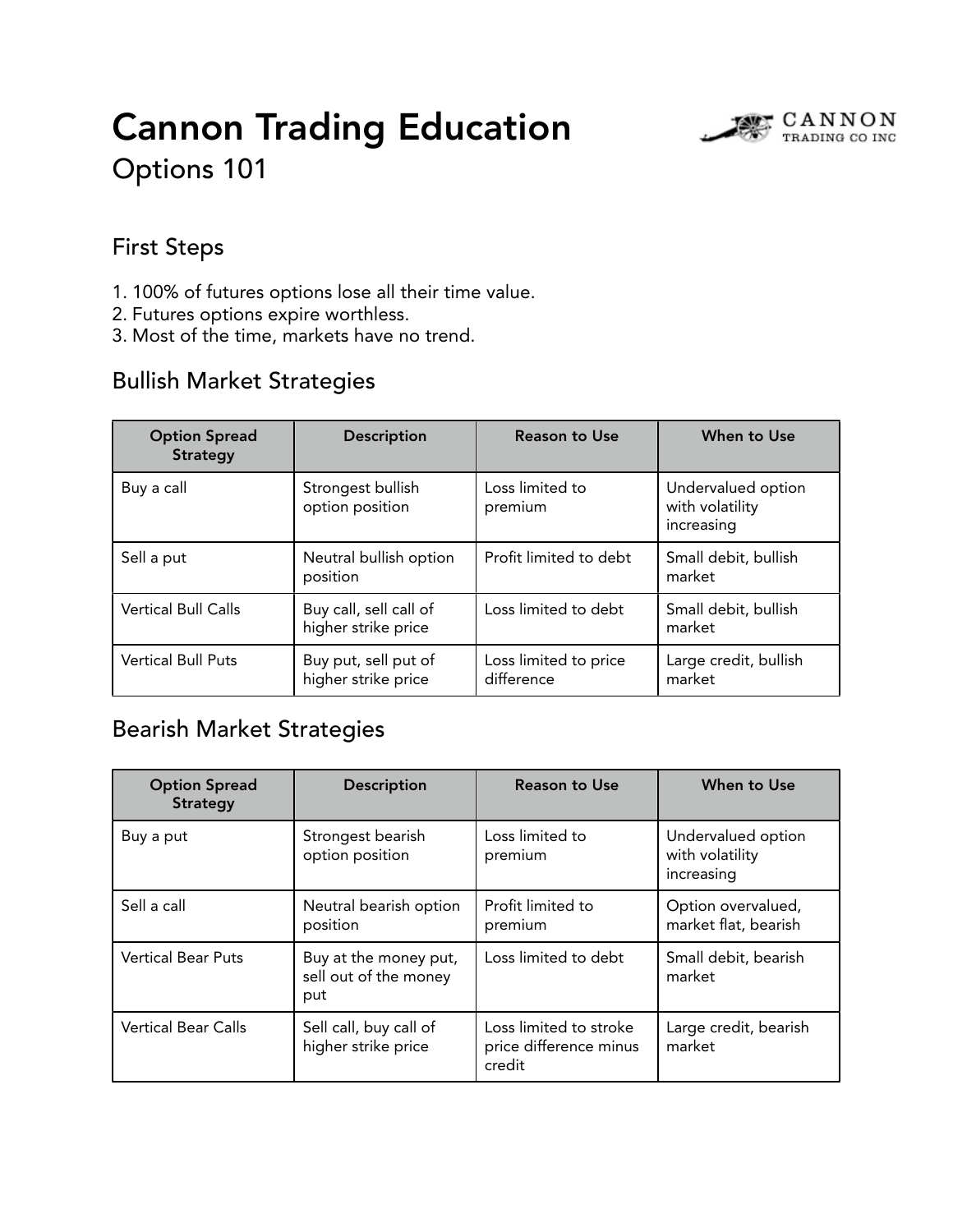# Neutral Market Strategies

| <b>Option Spread</b><br><b>Strategy</b> | <b>Description</b>                                                                                                 | <b>Reason to Use</b>                   | When to Use                                                                         |
|-----------------------------------------|--------------------------------------------------------------------------------------------------------------------|----------------------------------------|-------------------------------------------------------------------------------------|
| Strangle                                | Sell out of the money<br>put and call                                                                              | Maximum use of time<br>value decay     | Trading range market<br>with volatility peaking                                     |
| Arbitrage                               | Bull and sell similar<br>futures options<br>simultaneously                                                         | Profit limited to debt                 | Any time credit<br>received                                                         |
| Calendar                                | Sell near month, buy<br>far month, same strike<br>price                                                            | Near month time value<br>decays faster | Smell debit, trading<br>range market                                                |
| Butterfly                               | Buy at the money call<br>(put), sell 2 out of the<br>money calls (puts), and<br>buy out of the money<br>call (put) |                                        | Any time credit<br>received                                                         |
| Guts                                    | Sell in the money put<br>and call                                                                                  | Receive large premium                  | Futures options have<br>time premium and<br>market in trading<br>range              |
| Box                                     | Sell calls and puts at<br>same strike price                                                                        |                                        | Any time credit<br>received                                                         |
| Ratio Call                              | Buy call, sell calls of<br>higher strike price                                                                     | Neutral, slightly bullish              | Large credit and<br>difference between<br>stroke price of option<br>bought and sold |
| Conversion                              | Buy futures, buy at the<br>money put, and sell<br>out of the money call                                            |                                        | Any time credit<br>received                                                         |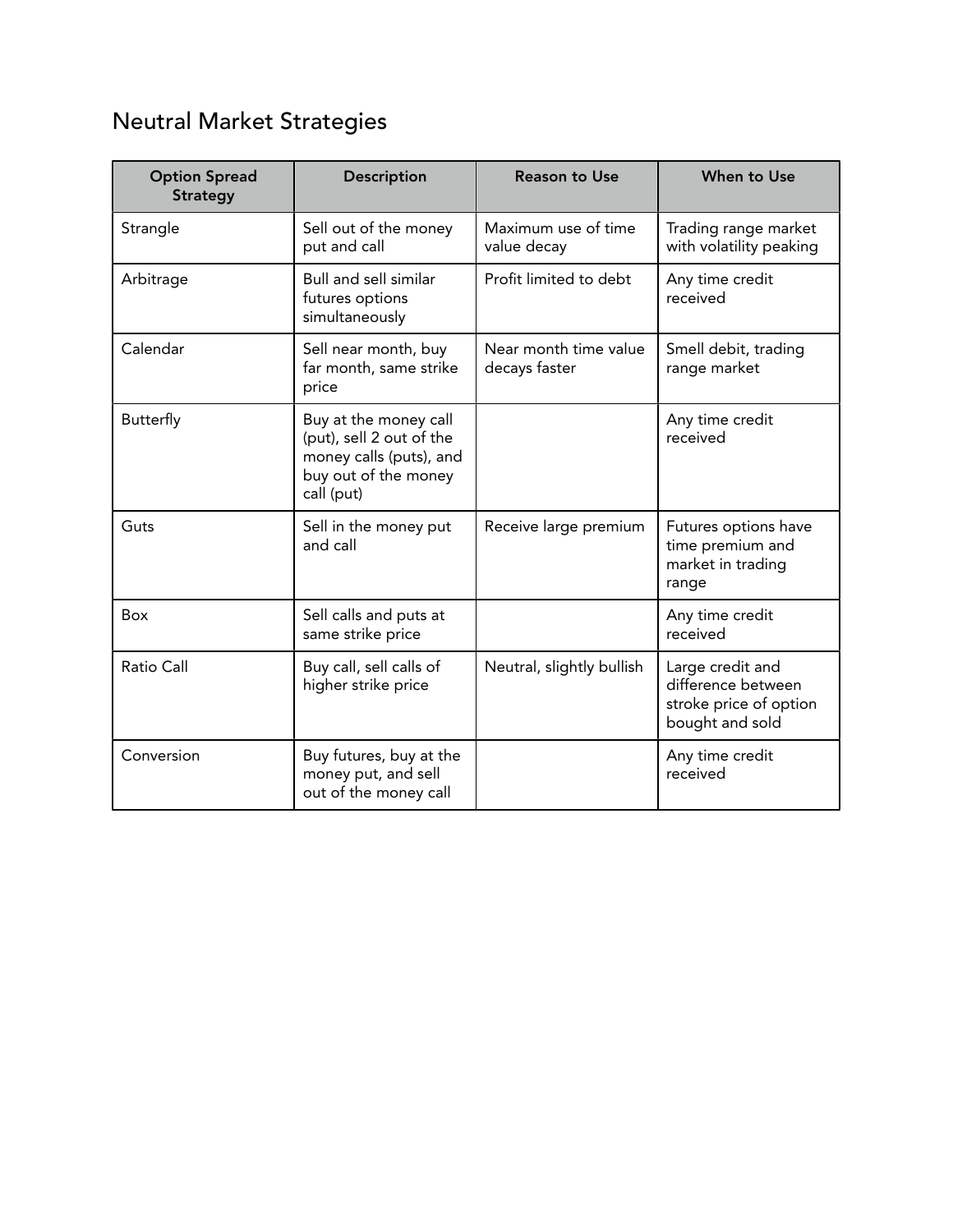### Special Market Situations

| <b>Option Spread</b><br><b>Strategy</b> | <b>Description</b>                 | <b>Reason to Use</b>                                       | When to Use                                                               |
|-----------------------------------------|------------------------------------|------------------------------------------------------------|---------------------------------------------------------------------------|
| Straddle Purchase                       | Buy put and call                   | Futures options will<br>lose time value<br>premium quickly | Futures options<br>undervalued and<br>market likely to make a<br>big move |
| <b>Covered Call</b>                     | Buy future, sell call              | Collect premium on<br>calls sold                           | Neutral, slightly bullish                                                 |
| Covered Put                             | Sell future, sell put              | Collect premium on<br>puts sold                            | Neutral, slightly<br>bearish                                              |
| <b>Synthetic Futures</b><br>Position    | Buy call (put), sell put<br>(call) | Neutral, slightly<br>trending market                       | Receive credit, option<br>sold far out of the<br>money                    |

## Futures Options Writing

Have you ever wondered who sells the futures options that most people buy? These people are known as the option writers/sellers. Their sole objective is to collect the premium paid by the option buyer. Option writing can also be used for hedging purposes and reducing risk. An option writer has the exact opposite to gain as the option buyer. The writer has unlimited risk and a limited profit potential, which is the premium of the option minus commissions. When writing naked futures options your risk is unlimited, without the use of stops. This is why we recommend exiting positions once a market trades through an area you perceived as strong support or resistance. So why would anyone want to write an option? Here are a few reasons:

- 1. Most futures options expire worthless and out of the money. Therefore, the option writer is collecting the premium the option buyer paid.
- 2. There are three ways to win as an option writer. A market can go in the direction you thought, it can trade sideways and in a channel, or it can even go slowly against you but not through your strike price. The advantage is time decay.
- 3. The writer believes the futures contract will not reach a certain strike price by the expiration date of the option. This is known as naked option selling.
- 4. To hedge against a futures position. For example: someone who goes long cocoa at 850 can write a 900 strike price call option with about one month of time until option expiration. This allows you to collect the premium of the call option if cocoa settles below 900, based on option expiration. It also allows you to make a profit on the actual futures contract between 851 and 900. This strategy also lowers your margin on the trade and should cocoa continue lower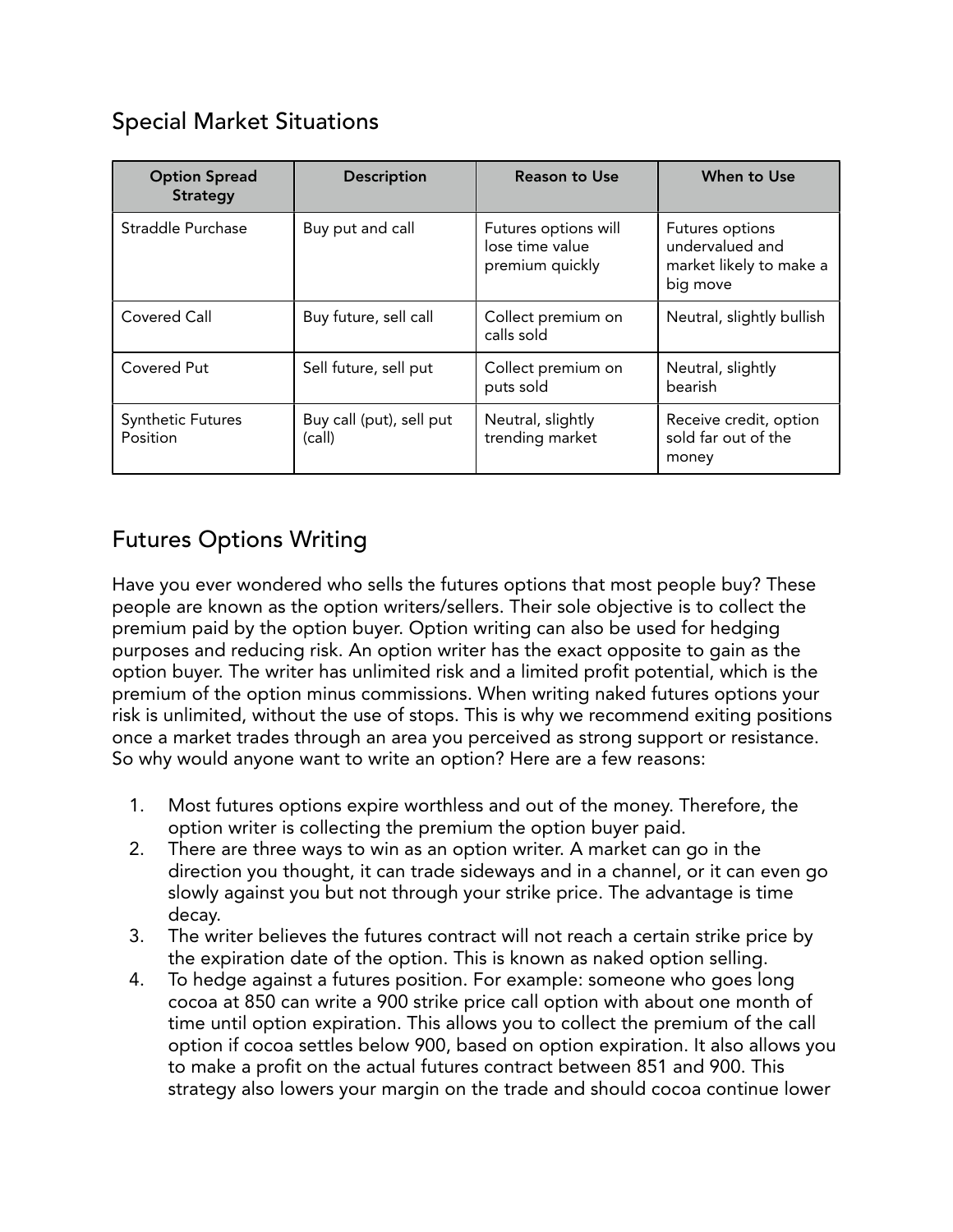to 800, you at least collect some premium on the option you wrote. Risk lies if cocoa continues to decline because you only collect a certain amount of premium and the futures contract has unlimited risk the lower it goes.

Cannon Trading Co. Inc. believes in writing futures options, but advises against doing it without the advice and expertise of a knowledgeable broker or specialist. Be strict when choosing futures options to write and don't believe in writing futures options as your only strategy. Using the same strategy every month on a single market is bound to burn you one month, because you end up writing futures options when you shouldn't. Cannon Trading Co. Inc. believes you should treat option writing just like futures trading. We believe you should stay with the major trend when writing futures options, with rare exceptions. Use market pullbacks to support or resistance as opportunities to enter with the trend, by writing futures options which best fit into your objectives.

Volatility is another important factor when determining which futures options to write, it's generally better to sell over valued futures options then under valued futures options. Remember not to get caught up with only volatility, because futures options with high volatility could always get higher. The bottom line is, pick the general market direction to become successful over the long-term. We also believe in using stops based on futures settlements, not based on the value of the option. If a market settles above or below an area you believed it shouldn't and the trend appears to have reversed based on the charts, it's probably a good time to exit your positions. We can help you understand the risks and rewards involved, as well as how to react to certain situations, i.e.,: if/then trading scenarios. We can either assist your option writing style or recommend trades and strategies we believe are appropriate, using the above guidelines.

### Option Buying & Spreads

Most futures options expire worthless and out of the money, therefore most people lose when buying futures options. Cannon Trading Co. Inc. believes there is still opportunity in buying futures options, but you must be very patient and selective. We believe buying futures options just because a market is extremely high or low, known as "fishing for options" is a big mistake. Refer to the guidelines on our "Trading Commandments" before purchasing any futures options. Historic volatility, technical analysis, the trend and all other significant factors should all be analyzed to increase your probability of profit. All full-service accounts will receive these studies, opinions and recommendations upon request. Cannon Trading Co. Inc.'s "Trading Commandments" can be used as a guideline to assist you in the process and decision making of selecting the right market and futures options to purchase.

A common strategy we implement involves the writing and buying of futures options at the same time, known as bull call or bear put spreads. Ratio and calendar spreads